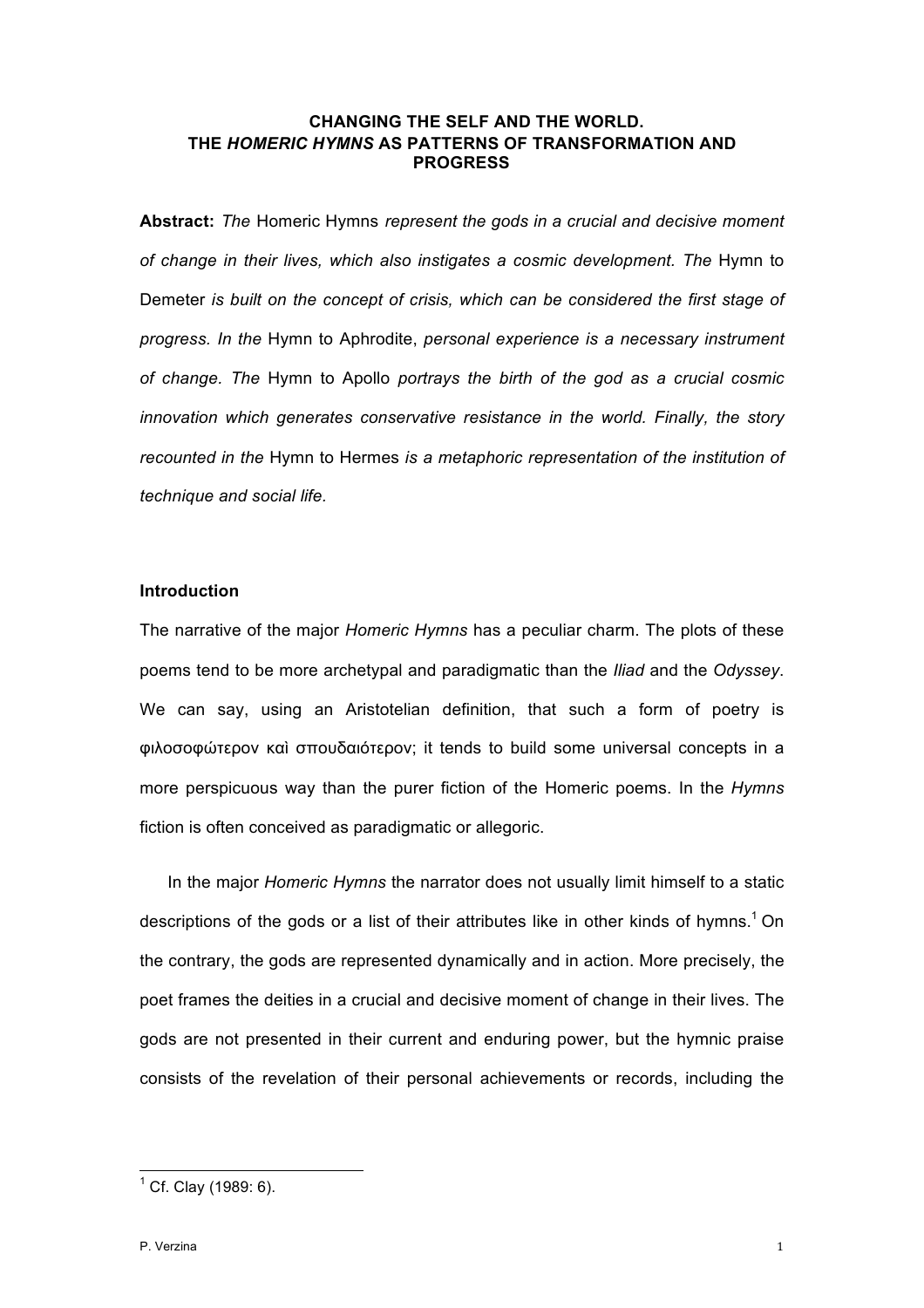acquisition of their τιµαί; in other words, of the process of change that brought about their ultimate essence.

The gods acquire a definite condition and a new self-conscience, but at the same time a decisive change in the world history, including the human world, arises. As a god is part of the *kosmos*, when he changes reality itself acquires a new form. Such a process is often seen as teleological, as the present reality is seen as an arrival point. The hymns, in fact, are set in the last stage of the development of the universe $^2$ 

I will not analyze the myths on which the hymns are based, but mostly the themes, the structure and the literary form of each poem, in order to show that these texts do not simply report stories of progress, but reproduce them to express the concept of development.

#### **1.** *Hymn to Demeter*

For example, the myth of Demeter raises some important issues related with progress, such as the invention of agriculture, but the *Hymn to Demeter* does not deal with this invention, which mankind already knows in the poem; the poet does not illustrate the evolution of the world and its elements, such as the birth of the seasons (which already exist), $3$  the creation of new human habits and the transformation of the nature. The only explicit aitiology in the hymn is that of Demeter's worship. However, we read in the poem no explicit description of the old world or of an earlier human condition. On this point the story is confused and elliptic.<sup>4</sup> Actually, the hymn seems to be more interested in building some concepts in the abstract by means of a dramatized narrative than in explaining the traditional knowledge of the facts of the universe. The poem is probably the result of a literary elaboration of a pre-existing

<u> 1989 - Johann Stein, marwolaethau a bh</u>

 $2$  The Homeric Hymns are definitely cosmogonic rather than theogonic, cf. Bernarbé (2002: 96).<br><sup>2</sup> Cf. Clay (1989: 255).<br><sup>3</sup> The story can be better reconstructed from other sources. Cf. Clay (1989: 202-7).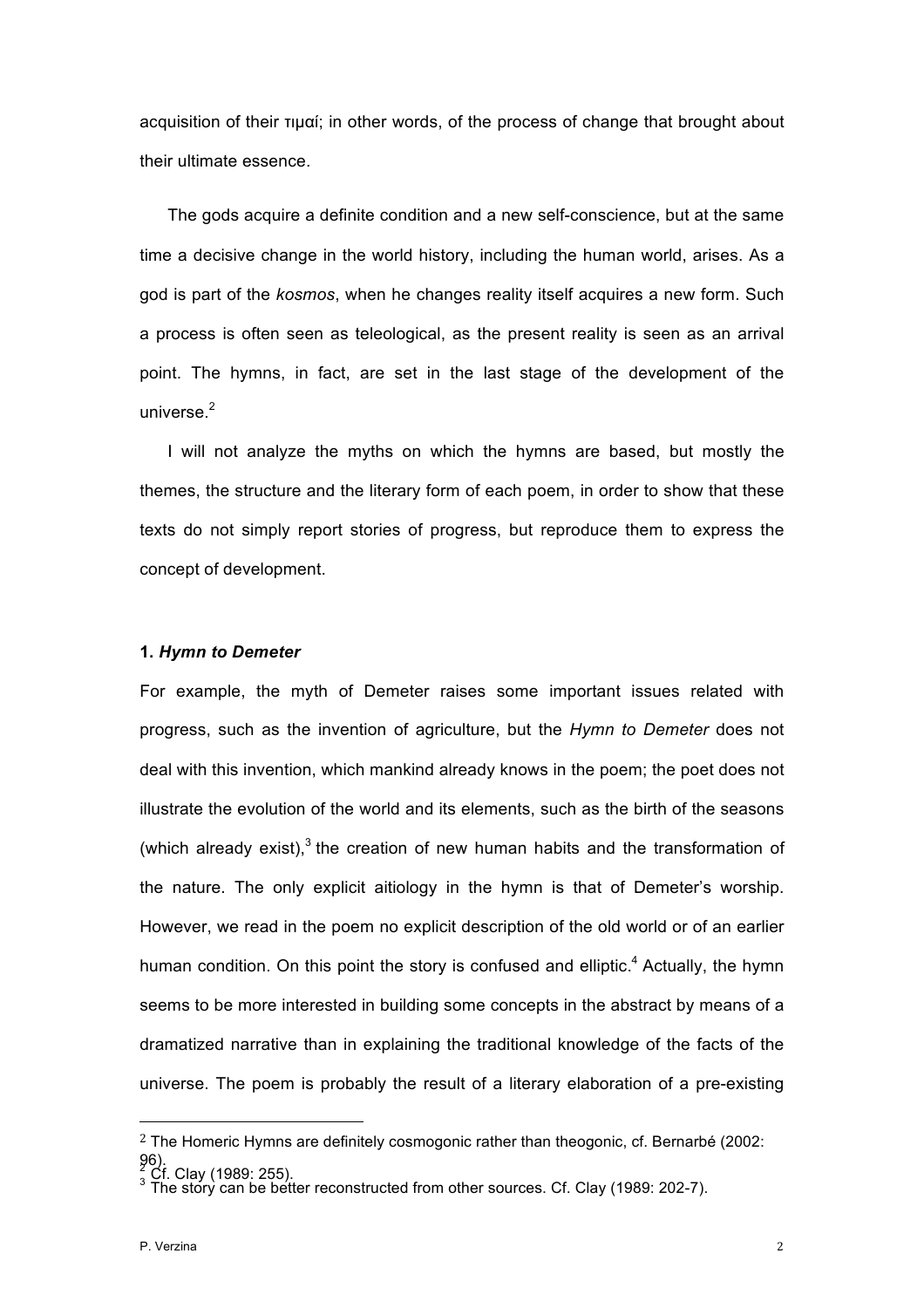and known aitiological episode from a definite point of view. It is a deep reflection on the irreversible development of reality and life and on its tragic meaning, expressed by means of fiction and characterization. *Crisis* is the main narrative device, the triggering event being the sudden abduction of Persephone by Aidoneus at the beginning of the hymn.

The narrative is based on the occurrence of crucial events that produce permanent effects and on subsequent crisis that must come to a resolution. I see in the hymn two different paradigms dealing with such process:

a) The first category can be illustrated with the formula *OFFENCE-CRISIS-RESTORATION*. This is a full circle structure. After an offence and a subsequent crisis, apparently everything goes back to the starting point. For example, during the wrath of Demeter the world withers; afterwards the land returns to how it was before: see especially the case of the field of Rharion (vv. 450-4),<sup>5</sup> where the use of the adverbs of time (v. 451 τὸ πρίν, ἀτὰρ τότε, v. 453 αὐτὰρ ἔπειτα) makes this very clear. Surprisingly, in the *Hymn* we apparently find no development of nature, but only a temporary damage (a famine) that afterwards is restored.

b) The second category is *OFFENCE-CRISIS-ADVANCEMENT*. This means an actual development. In the hymn this development is essentially produced by the abduction, that represents a point of no return, and by the subsequent evolution of the story. By giving the grain of pomegranate to Persephone, Aidoneus spoils the possibility of a complete restoration and produces a definite change in the status of Olympian society and of cosmos. Such an irreversible process of change is the real theme of the hymn.

I believe that these two categories are very well-defined, though implicitly, in the poet's mind. They even conflict. In the last part of the hymn Demeter attempts

 $5$  The story of Rharion recounted in the hymn differs from other versions: cf. Clay (1989: 599), Richardson (1974: *ad loc.*). I find the expression ἦρος ἀεξοµένοιο in that position a little ambiguous, as it seems to allude somehow to the creation of the seasons and to a new cosmic asset.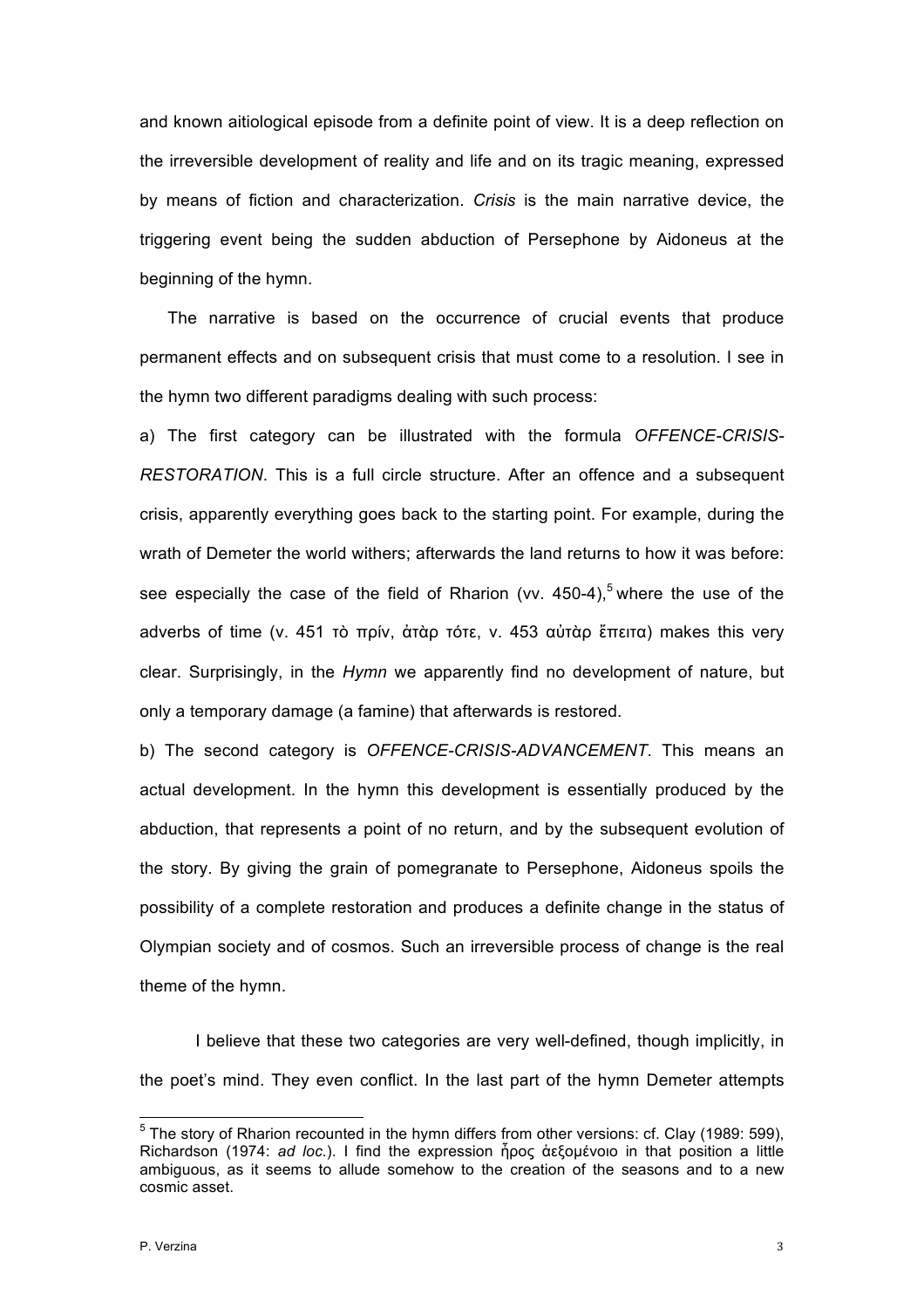and hopes to get a *perfect* restoration: see in particular vv. 390-400. Demeter's anxiety in these verses is noteworthy. She would like to live with her daughter all the time as before, but this is impossible: after the abduction, the gods already take for granted the change and the opposite possibility is not even contemplated. This is also the objective view of the narrator. Demeter and her daughter naively attempt to use the *A* category, but only the *B* category is possible: change is unavoidable, the full restoration of a previous perfection that has been spoiled is always an illusion. In this case, the *A* category does not really exist outside the minds and hopes of the characters.

May we also see a paradigm of *personal* development in the poem? It has been noticed that the hymn has some analogies with heroic myths and histories of quest, in particular with the *withdrawal and return* pattern.<sup>6</sup> In the *Hymn to Demeter* the evolution of the protagonist is far less explicit, but the modernity of the poem also lies in its dramatic structure. The crisis is solved by means of a mediation between the interests of Demeter and Aidoneus, both of whom lose something bringing forth a new status of things. Most important, the new status implies an *acceptance*. Demeter must accept the change, as she finally does: see vv. 470f.: after knowing from Rhea that all is irreversible, Demeter does not say a word more. Her silence is eloquent and dramatically perfect.

We see a more explicit development in Persephone's case. She acquires a new status of adulthood and queenship at the price of her childhood innocence. At the end the girl seems to have not yet completely accepted her fate (see vv. 406-33).<sup>7</sup> However, her acceptance is necessary, because Zeus and the other gods have already decided the new order, of which she is part. The growing up of the individual

 $6$  See Sowa (2005:95-120), Lord (1967).<br><sup>7</sup> Some scholars consider her complaints not completely sincere.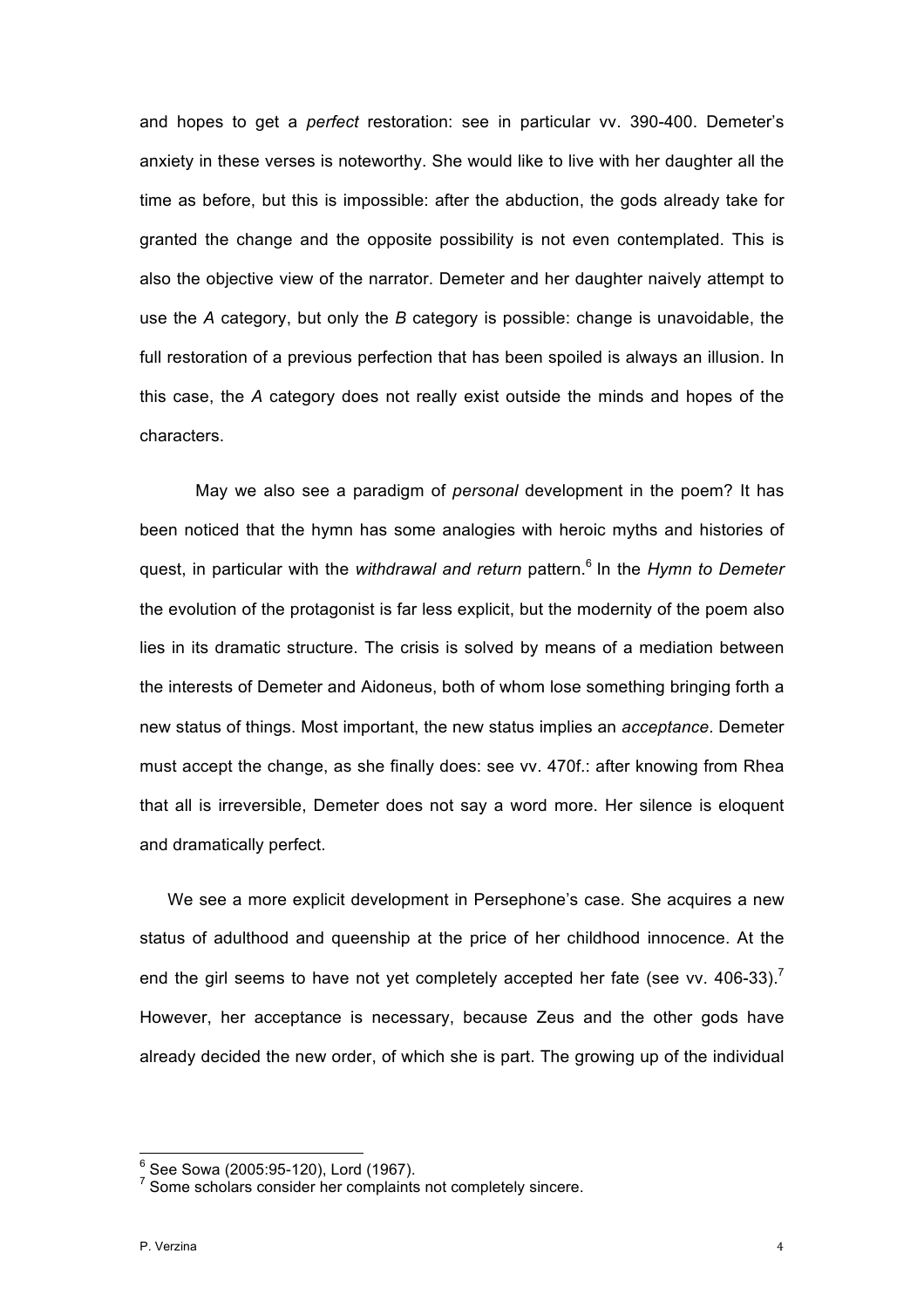is always related to the society. Here the social development depends on the traumatic but necessary separation of the mother-daughter unit.<sup>8</sup>

Finally, the contact of the humans with the gods is the symbol of a deep life change. As I have already pointed out, the hymn does not recount the development of agriculture and civilized life, but only the birth of the rites. To express the concept of life change in the human world, it is enough for this poet to represent the symbolic encounter of men with divinity.

#### **2.** *Hymn to Aphrodite*

In the *Hymn to Aphrodite* the importance of personal experience is even bigger. Zeus is angry because Aphrodite induced many gods to make love and beget sons with humans. Therefore, the goddess is condemned to experience mortal love in retaliation. Such a measure is not only a punition. The action is also somehow aimed at putting an end to the mixed unions.

By punishing Aphrodite, in fact, Zeus induces her to reflect on her own actions. Mixed unions are represented not only as unnatural and, so to speak, unhealthy (see Eos' and Tithonus' case), but also as shameful for the gods. In the first part of the hymn Aphrodite seems to be irresponsible and reckless. She plays childishly with the lives of the gods and tries to deceive even the most austere goddesses, Athena Artemis and Hestia, who are the symbol of chastity and of important social functions. She does not understand the seriousness of her actions, which create chaos in the world.

When she falls in love with Anchises, things change. After having made love with the hero, Aphrodite is ashamed. She claims that she used to torment the other gods, but now that she is suffering the same feeling herself, her behaviour will change (vv.

 $8$  The myth has attracted psychoanalytical interpretations. See Clay (1989: 201, n. 25).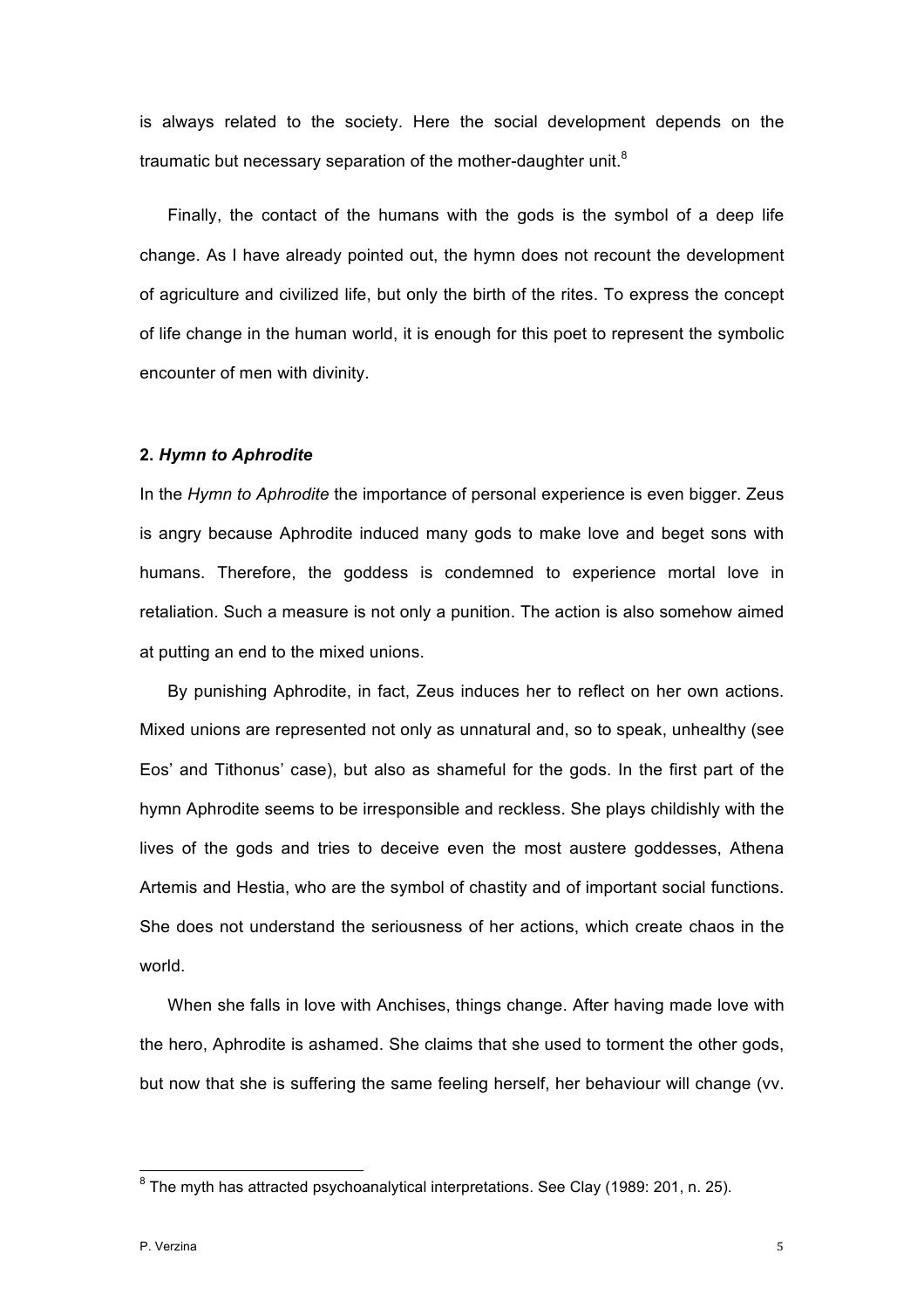247-55). The real meaning of these words is debated,  $9$  but it is undeniable that we have here an act of self-conscience. Aphrodite now understands the seriousness of her games. Now she cannot blame the other gods, as she has become as guilty and impure as them, but, also, she will not longer induce mixed unions. In this case, the use of the adverbs of time is very meaningful too (v. 247 ἤµατα πάντa; v. 249 πρὶν, ποτε; v. 252 νῦν δ ὲ δὴ οὐκέτι).

As J. S. Clay (1989: 152ff.) pointed out, the end of the mixed unions has a pivotal importance in the politics of the Olympus: it separates forever humans and gods and terminates the mythical era of the demigods. Therefore, the consciousness of Aphrodite, who as a goddess is part of reality, produces a definitive cosmic change. Progress is dramatically represented as a process of change of the individual.

In psychoanalytical terms, we can think of the story of Aphrodite as a limitation of unregulated sexual freedom. According to Freudian psychoanalysis such a freedom is represented by incest. The limitation and regulation of sex is the basis for the development of the society (see in particular the view of the Lacanian school). Obviously, in this case it is not a matter of incest. In the world of the gods, however, mixed unions are as shameful, obscene and unhealthy as incest in other contexts. The prevention of such obscenities has a deep social significance and an important social scope, as it is aimed at the establishment of an order. The intervention of the authority, the Father, affects the psychic world of the individual and leads him towards the social norm. As in the case of Demeter, Zeus represents the social necessity. The social norm is also represented in a scene where the lovers lie together only after having meticulously programmed their wedding, even if the goddess is only pretending to be a respectable girl (vv. 131-42).<sup>10</sup>

<sup>&</sup>lt;sup>9</sup> See Faulkner (2008: *ad loc*).<br><sup>10</sup> Cf. Bernabé (2002: 102f.).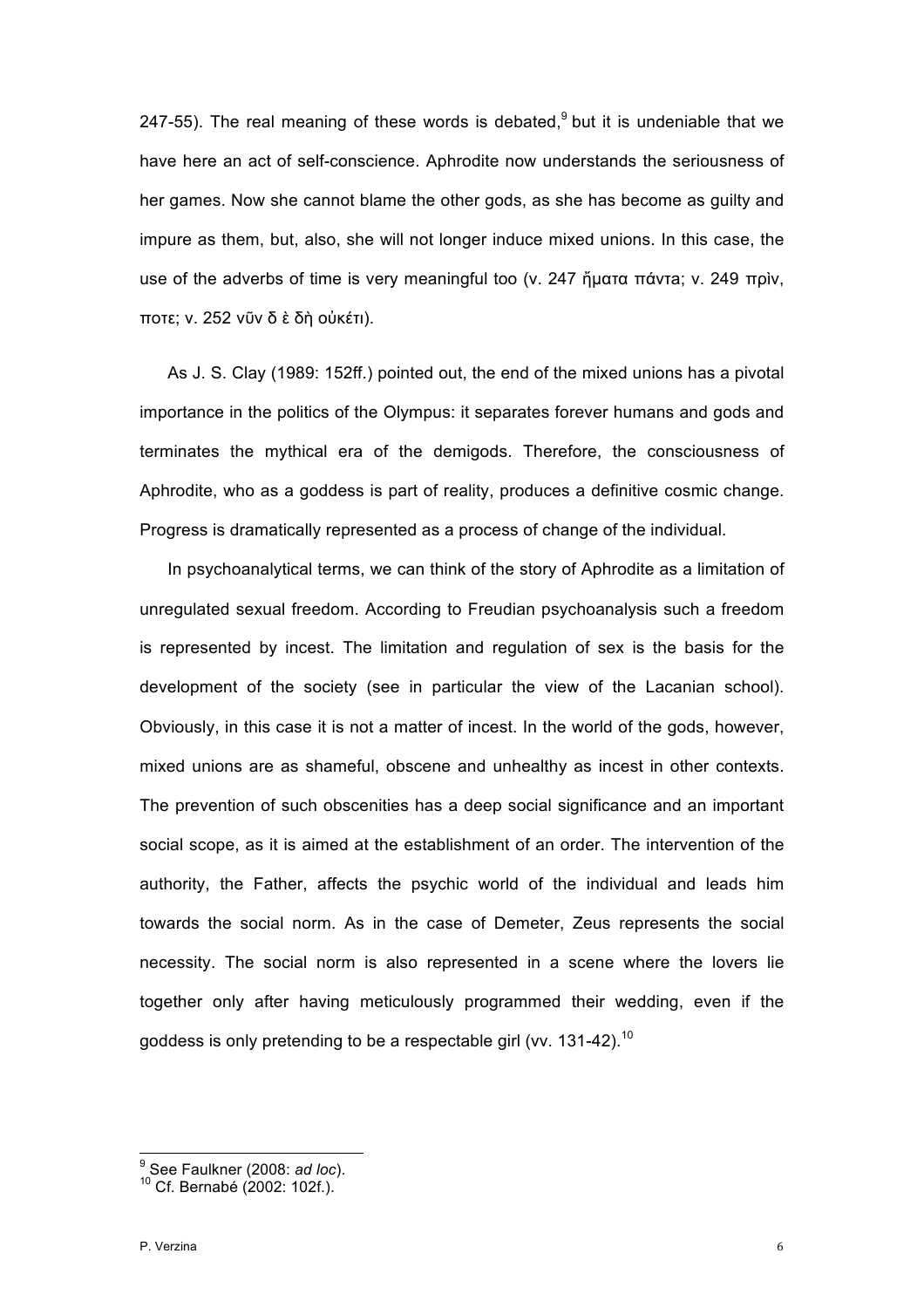#### **3.** *Hymn to Apollo*

For Anchises, the encounter with divinity is also a life-changing event and a powerful symbol. To understand this, let us first analyze the *Hymn to Apollo*.

In the Delian part (vv. 1-178) the birth of the god is expected as a big change in the *kosmos*. Islands and cities are afraid and shiver (v. 47 ἐτρόµεον καὶ ἐδείδισαν) at the notice, and they refuse to host the pregnant Leto. The story might call to mind the evangelic tale of the birth of Jesus Christ, the messiah that would change the world, whose parents before the delivery could not find a place to stay for the night. On the other hand, the personified Delos, a humble obscure and rocky island, hopes that hosting such an illustrious birth (and, subsequently, a temple and a cult of the god) would considerably benefit its prestige and its social and economic development. But it also hesitates and fears the enormous power of the new-born, that could submerge it pushing the land down with his foot (vv. 62-73). The birth of the god is seen as a potentially dangerous innovation "among gods and men" (cf. vv. 68f.). This is a key point. Any strong innovation risks compromising the present system. As Delos' reasoning shows, innovation is seen as a polarity. It is risky, as it could imply either the progress or the destruction of the reassuring and well-know present reality.<sup>11</sup>

In the Theogonic myth the births of Cronus and, in turn, of Zeus, are feared and impeded by their fathers. It is not only a private matter of usurpation, as the taking of power by the new kings produces upsetting changes in the universe and in the divine society (e.g. the end of the age of the Titans). The birth of Apollo, it is true, could also be a threat for his father. The motif of Zeus fearing the hypothetical birth of a son stronger than him is well attested. Moreover, in the proem of our hymn, the gods tremble at the sight of Apollo, as he is seen as intrinsically threatening and subversive. But usurpation is not explicitly mentioned. As usual, the *Hymns* are more conceptual. In the poem the fear of change is not seen from the perspective of the

 $11$  Cf. Clay (1989: 40) on the irony which is here at work.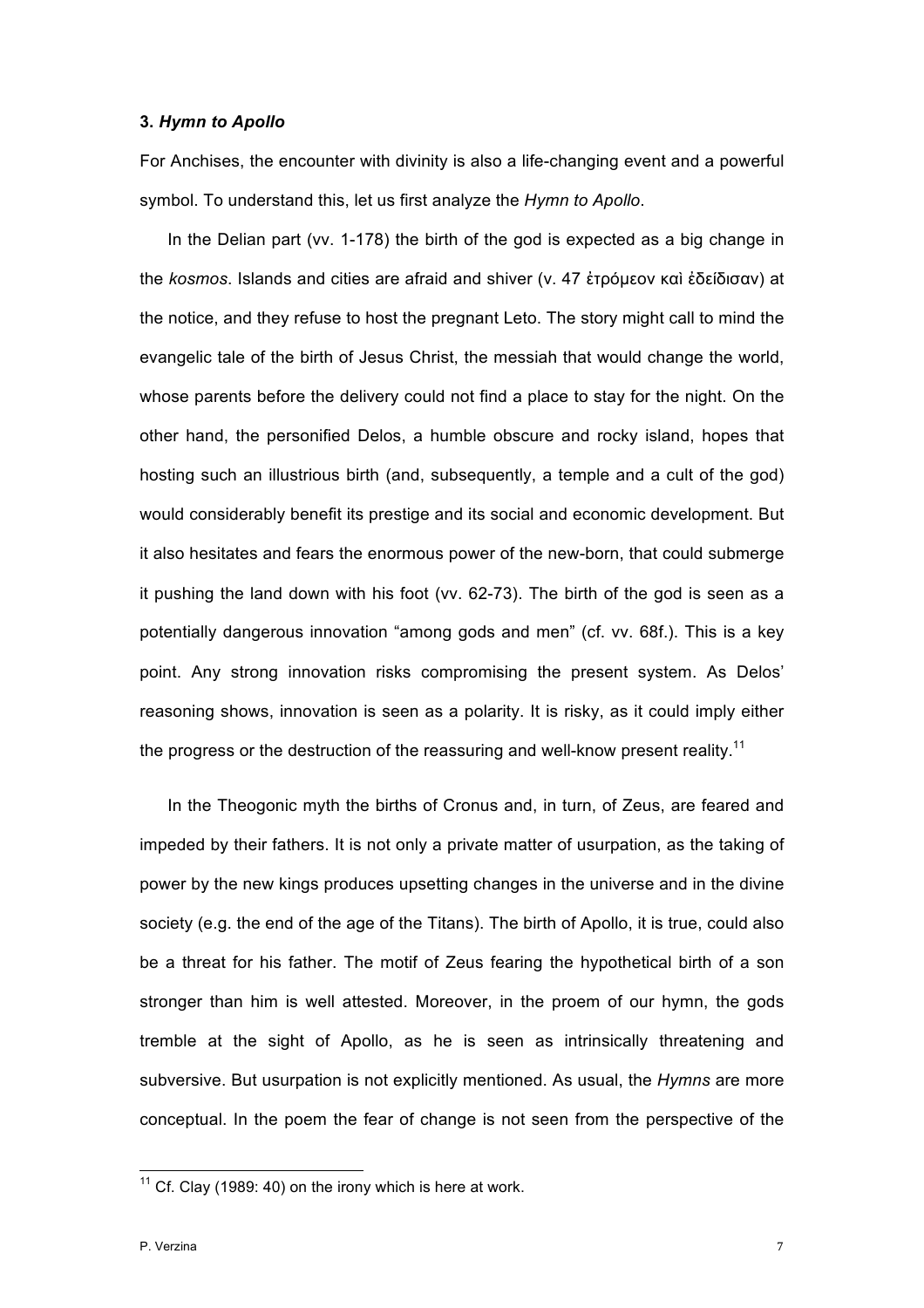ruler deity, as in the *Theogony*, but from the perspective of the world itself. Reality depends on the gods, and therefore, the world trembles (τροµέω) thinking that an obscure and controversial innovation in the present *kosmos*, a new god, could subvert or even destroy it. The first part of the hymn represents fear as the main obstacle to change and progress.

But there is also another important aspect. Fear and change are concepts related to the experience of divinity. Epiphany is a recurrent motif in the *Homeric Hymns*. A direct contact with the gods is an extremely intense experience: it brings forth a crucial life change and is the reason for a new life and prosperous descent (as in the cases of Anchises and of the Eleusinians) but its unlimited power may also destroy life. See for example Anchises' opposite approaches (hope and fear, admiration and bedazzlement) towards the divine power in the *Hymn to Aphrodite*: when Anchises suspects that the maiden is actually a goddess, he asks for glory, happiness and an illustrious descent (vv. 102-106); afterwards, when he discovers that she is really a goddess, he is terrified that having made love with her would disable him (vv. 187- 90).

In the *Hymn to Apollo*, the polarity in the feelings of the island and cities may be conceptually paralleled with the polarity that we find in epiphanies. Change of life is a shocking experience whose symptoms are fear and trembling. Progress can be defined a *sublime risk*. The risk of change is that people could lose themselves forever. For this reason change implies a crisis, and courage in the face of change is the only way to progress. Therefore, for the humans progress has a limit. In the Hymn *to Demeter* (vv. 242-6) Metaneira cries and faints upon seeing Demeter in her real appearance and interrupts the goddess while she is making her son Demophon immortal by means of fire. As a matter of fact, the woman's exceeding fear makes her son half-immortalized, or, in other words, half-developed (vv. 242f. καί κέν µιν ποίησεν ἀγήρων τ' ἀθάνατόν τε / εἰ µὴ...). The human heart cannot afford a perfect development. On this point, there is an evident discrepancy between the divine and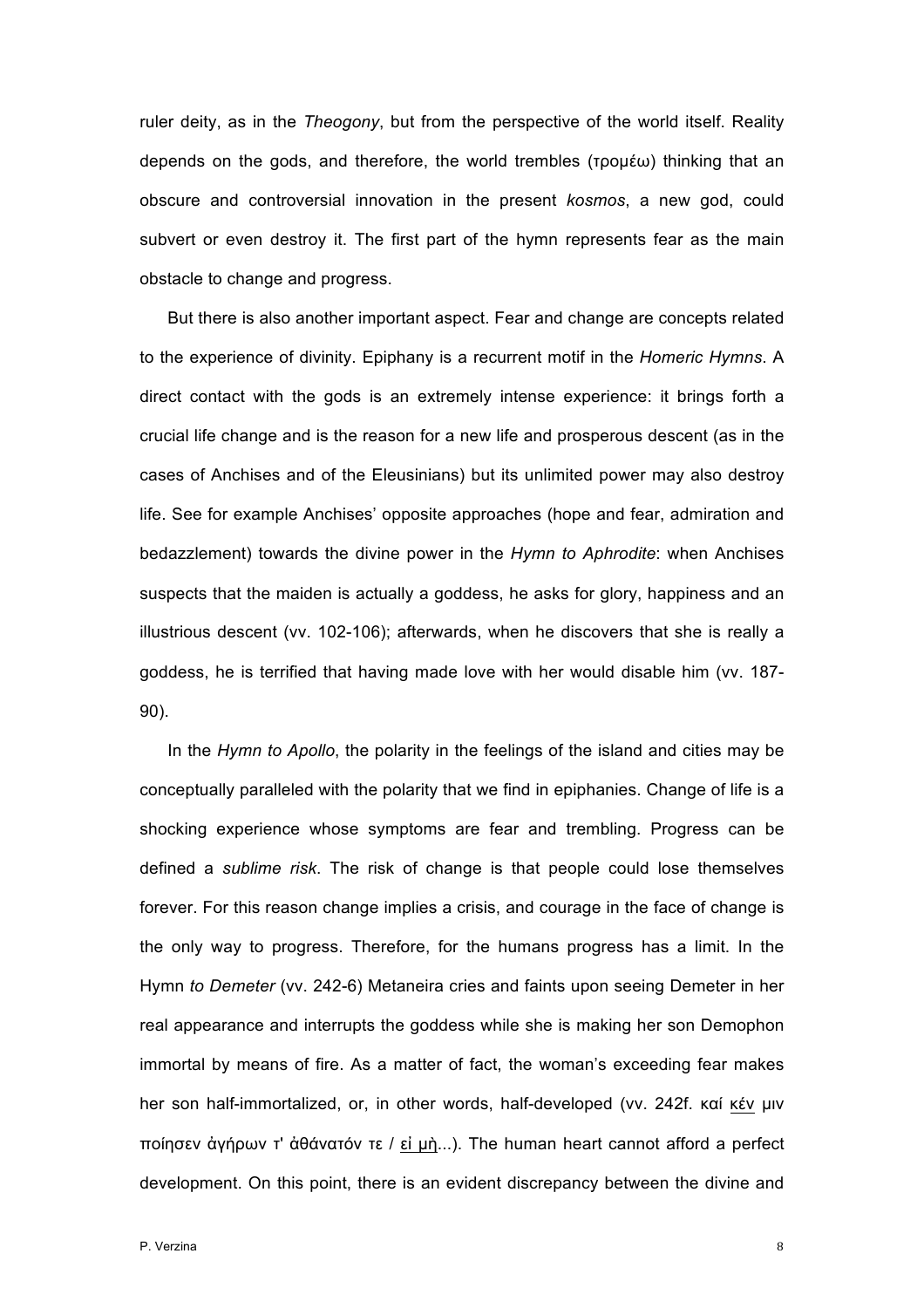human worlds.

In the Pythian part, the combat with the forces of darkness helps to understand the symbolic meaning of Apollo as a positive force of newness and progress. Travelling throughout Greece in order to establish his cult, Apollo acts actively on the reality, which consequently develops and changes. But reality also has a resistance. In the last part of the hymn Apollo drives some Cretan sailors to Delphi in order to entrust them with his new cult and temple. Then the god, after revealing his identity, benevolently gives them some instructions. But they, despite the support of the god, are afraid (vv. 525-30). They doubt they could survive there, in an unknown and infertile land. They are terrified by the newness and by the future, and do not understand why they must renounce their reassuring earlier life. Apollo does not understand them; he is surprised and angry, as was Demeter after the cry of Metaneira, which for us is a perfectly understandable reaction. Again, development is presented as an upsetting innovation, that is sometimes too big for the forces, the courage and the intelligence of the humans, and which separates them from the divine world.

#### **4.** *Hymn to Hermes*

In the Delian part Apollo is briefly represented as an *enfant prodige*. The motif is also used in the *Hymn to Hermes*. But here we have something more: a hint to the process of growth. The god's growth and development is unnaturally rapid. It is concentered in a single day. Thus, in the first part of the hymn the poet can represent the idea of advancement maintaining the unity of time. Even if it is not developed in its extreme possibilities, such a technique is very interesting, as it reminds us of some techniques of experimental literature or cinema. In an *appositive summary* of the first part of the hymn, the poet says that Hermes had born at dawn, at mid-day he played on the lyre, and in the evening he stole Apollo's cattle (vv. 17f.: ἠῷος… µέσῳ ἤµατι …ἑσπέριος). At night (vv. 163f.) Hermes himself explicitly claims that he is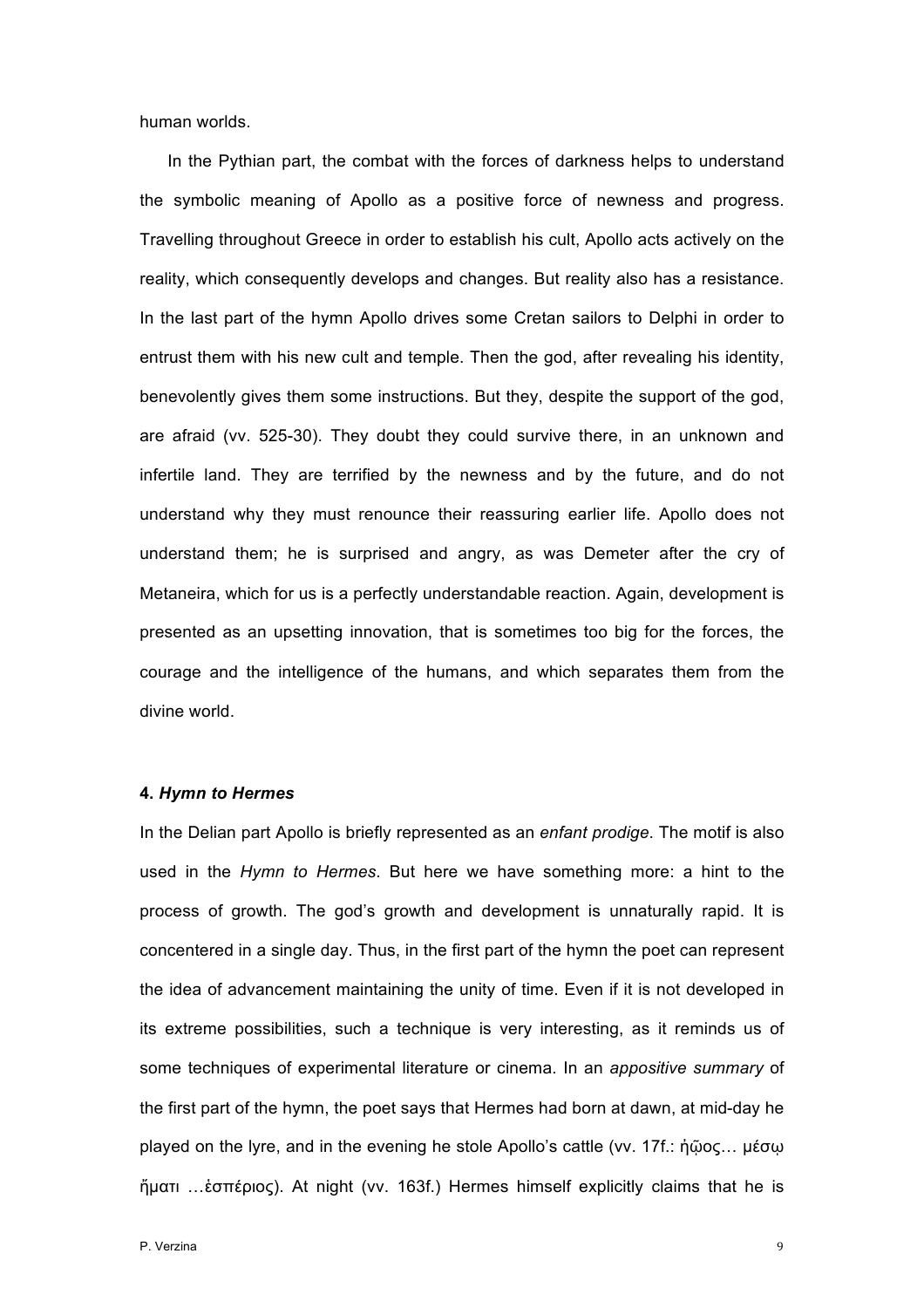already adult. Even if the three actions are not logical sequential phases, Hermes' maturation is somehow represented in stages. This is a very important feature of the concept of advancement, which we do not find in the other hymns.

Actually, as we understand some verses later, at noon Hermes did not simply play the lyre, but invented it. Such an invention does not only mean a private advancement: the god's first achievements become definitive traits of reality. Afterwards, Hermes is hungry and lights a fire (vv. 105-14) to roast the meat. The poet specifies that that act corresponds to the invention of the fire-sticks (maybe of the fire itself). The contingency becomes a definitive achievement.

The satisfaction of some basic requirements leads to the institution of technique and social life. The whole process is somehow represented as a necessary and natural (even if accelerated) development. Growth is the natural destiny of every child. By creating the lyre, Hermes procures a toy (see v. 52 ἐρατεινὸν ἄθυρµα). By stealing the cows, Hermes procures his nourishment (v. 64 κρειῶν ἐρατίζον). In this hymn progress and development are somehow represented as a physiological process of growth. Some basic achievements of humankind are concentered in a divine life.

## **Conclusions**

In conclusion, in the *Homeric Hymns* personal life experience expresses the deep meaning of progress. Progress is seen as an upsetting and risky experience, a *sublime risk*. It is a divine touch that may beatify or completely destroy you. But it is also a physiological and necessary process that is intrinsic in reality and in its natural development. Growing up always implies a crisis, as it is the loss of the previous self. Crisis is therefore no accident, but an integral part of progress. An *active* acceptance of the change, and not an attempt of restoration, is the only way to overcome a crisis and to produce advancement.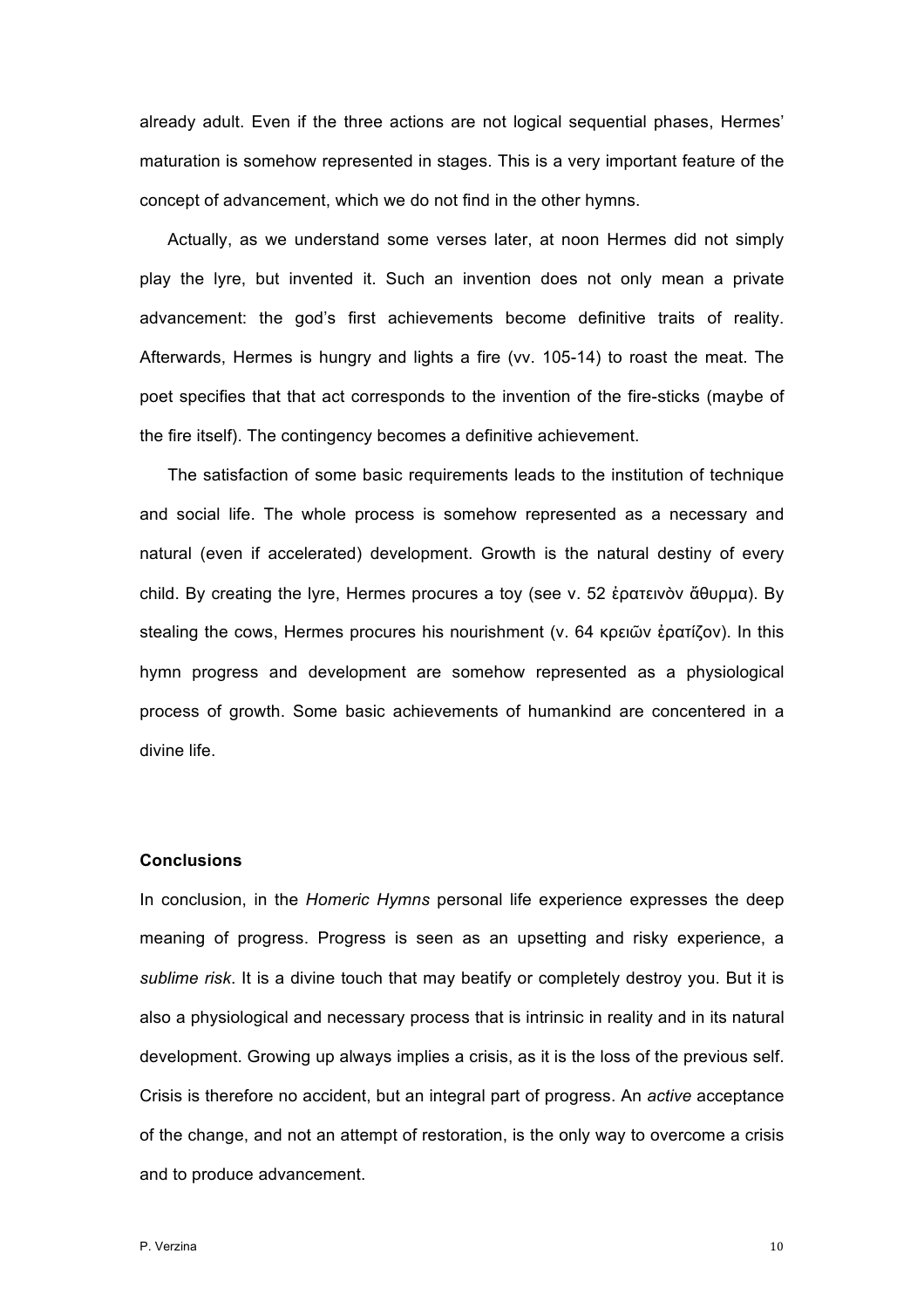P. VERZINA Johannes Gutenberg-Universität-Mainz pietro.verzina@gmail.com